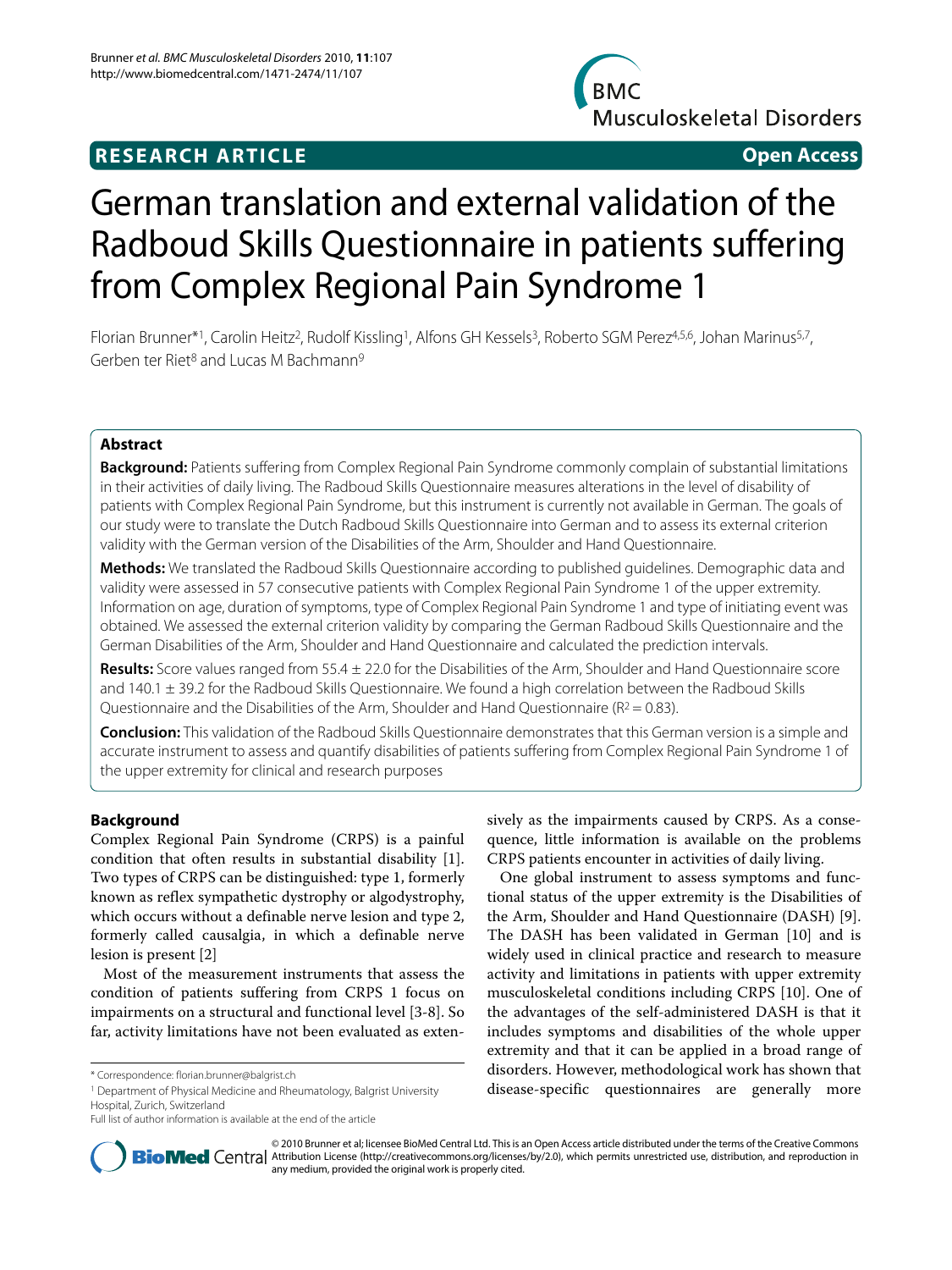responsive to change and that they are more relevant to patients than global instruments [\[11](#page-4-3)].

The Radboud Skills Questionnaire (RASQ) [\[12](#page-4-4)] is a valid instrument for measuring alterations in the level of functional tasks of the upper extremity that has been developed specifically for patients with CRPS. The original version of this questionnaire is in Dutch. Our aim was to translate the RASQ into German and to verify its external validity by comparing it with the German version of the DASH (DASH<sub>G</sub>).

## **Methods**

### **Recruitment sources and data acquisition**

We recruited patients from the outpatient clinic of Balgrist University Hospital, Zurich, Switzerland and through advertisements posted on two self-help homepages for patients afflicted with CRPS 1 ([http://www.mor](http://www.morbus-sudeck.ch)[bus-sudeck.ch](http://www.morbus-sudeck.ch), [http://sudeck.foren-city.de\)](http://sudeck.foren-city.de). We included all eligible and consenting adult patients suffering from CRPS 1 of the upper extremity with fulfilled International Association for the Study of Pain (IASP) criteria [\[13](#page-4-5)], more than 18 years of age, illness duration of more than three months and the ability to complete the questionnaires. The study protocol was approved by the local Ethics Committee (Spezialisierte Unterkomission für Orthopädie der Kantonalen Ethikkommission, Zurich, Switzerland) and informed consent was obtained from all participants.

### **Assessment instruments**

In 1999, Oerlemans et al. constructed and validated the RASQ to measure the level of disability in activities of daily living in patients with CRPS 1 of the upper extremity [[12](#page-4-4)].

The questionnaire construction was based on the Dutch elaboration of the International Classification of Impairments, Disabilities and Handicaps (ICIDH), an earlier version of the International Classification of Functioning, Disability and Health (ICF) model [[14](#page-4-6)]. The questionnaire contains items of 'disabilities due to hand disease' domain of the ICF model. In order to be applied to both hands, the questionnaire includes items referring to two-handed activities in daily living or social activities. The constructed questionnaire was judged for its merit in Delphi rounds with experts and then readjusted. The original version of the RASQ questionnaire consists of 11 categories, with the first four addressing personal care (15 questions), the next three addressing domestic activities (17 questions) and the latter four addressing other activities (13 questions). The RASQ was reliable in terms of response stability (median coefficients of variation 2.2 to 6.6%) and the correlations between categories of items were fair to good [\[12](#page-4-4)]. A numeric score (1-5, with an extra score of '9' for 'not applicable' for patients who never per-

form the involved activity) is assigned to each question of the RASQ. In order to avoid implications on the scores, we scored every missing or not applicable response with the mean score of the specific question. The Disabilities of the Arm, Shoulder and Hand Questionnaire (DASH) questionnaire is a standardized patient-completed upper extremity outcome measure [[9\]](#page-4-1). Using a self-reporting system, patients choose scores of on to five to 30 items relating to impairments and activity limitations, as well as participation restrictions in leisure activities and work. The DASH questionnaire was translated in many languages. The German questionnaire was obtained from <http://www.dash.iwh.on.ca.>

# **Translation process**

We followed a sequential forward and backward translation approach (see figure [1\)](#page-1-0) [[15\]](#page-4-7). Two professional translators translated the original Dutch version of the RASQ into German. In a consensus meeting a rheumatologist, a specialist in physical medicine and rehabilitation, a physical therapist and an epidemiologist assessed the consistency of the translation and judged its face validity. They then agreed on the first German version for these formats. The questionnaire was pilot tested in five CRPS 1 patients to identify difficulties in comprehension and

<span id="page-1-0"></span>

**Figure 1 Flow diagram of the development process of the German RASQ**.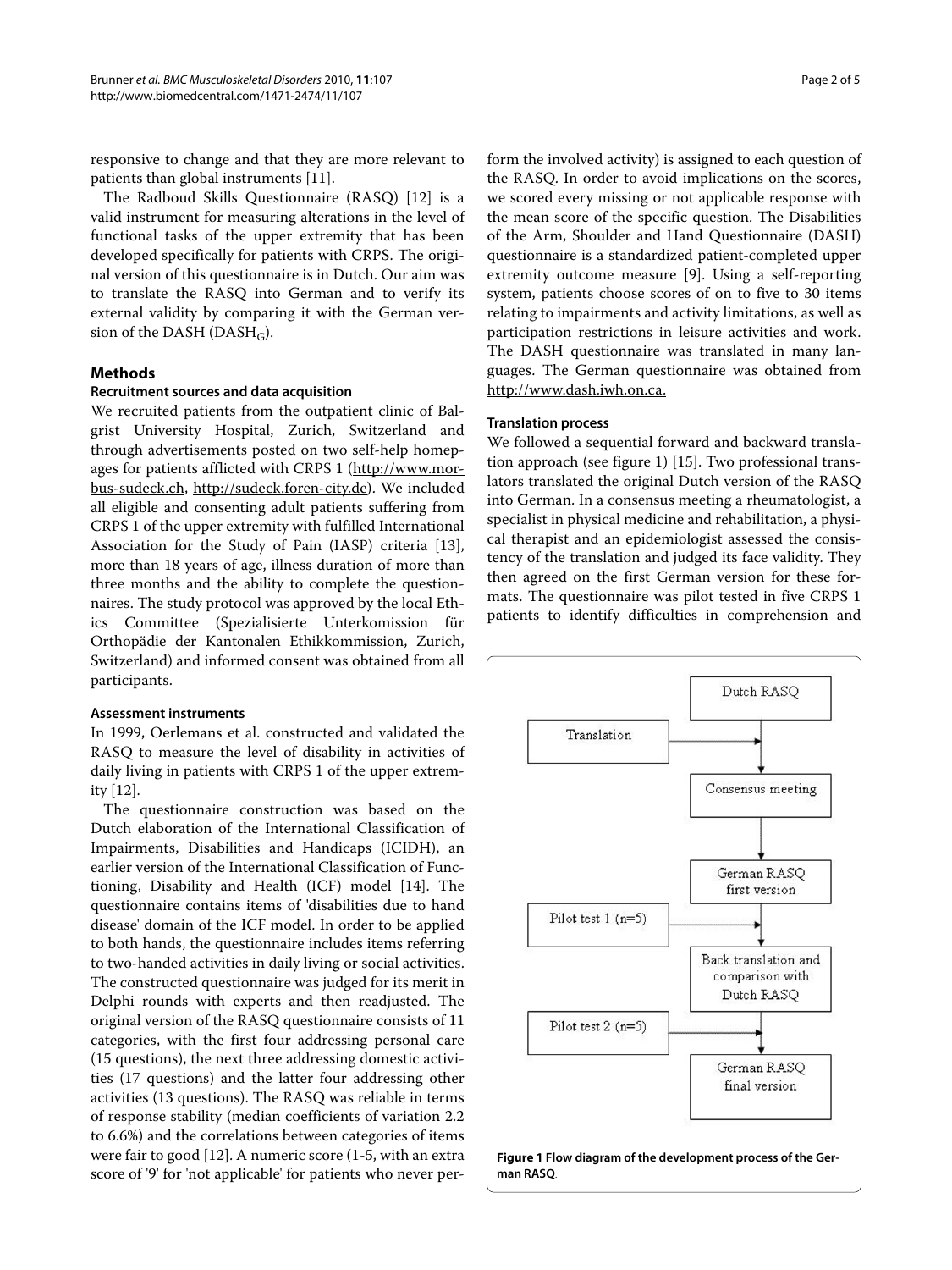interpretation of the questions. In addition, we tested various possible wordings of items, answer choices and instructions if the translation team considered more than one possible version. A Dutch translator with experience in biomedical sciences but unaware of the original versions performed a back translation of the German version into the source language (Dutch). A team of experts (a rehabilitation specialist, a rheumatologist, an epidemiologist and a physical therapist) compared the back translation with the Dutch versions to check for conceptual discrepancies. After a second pilot test (n = 5 CRPS 1 patients), the translation team discussed the comments from these patients and decided by consensus on modifications. Finally, the experts approved the final German version of the RASQ (RASQ<sub>G</sub>).

### **Validity assessments**

Both questionnaires were offered to CRPS 1 patients meeting the inclusion criteria. Based on formal sample size calculations for regression analysis the required number of patients for the validity assessment was established at 50. Patients received both questionnaires either during a visit to our outpatient clinic or by mail. Participants were asked to complete both questionnaires on the same day and to mail them back to our institution.

### **Statistical analysis**

Values are reported as mean  $\pm$  SD, medians and interquartile ranges (IQR) or as absolute number and percentage. Linear regression analysis and individual prediction intervals were used to assess the relationship between the  $RASQ<sub>G</sub>$  and the German DASH questionnaire (DASH<sub>G</sub>). Data storage and statistical analyses were performed with the SPSS 12 statistical software package (SPSS Inc. Headquarters, 233 S. Wacker Drive, 11th floor Chicago, Illinois 60606).

# **Results**

### **Translation and instrument development**

The wording of the questions and response options correspond to the original version. We did not add or remove items nor changed the response categories.

# **Demographic and clinical characteristics**

The demographic and clinical characteristics of the participants are shown in table 1. We enrolled 57 patients suffering from CRPS 1 of the upper extremity in this study (female/male 37/20). Surgery was the most common initiating event (54.4%). Median disease duration was 1.9 years (IQR 0.9 to 4.3). Average score for the RASQ<sub>G</sub> was 140.1  $\pm$  39.2 and for the DASH<sub>G</sub> 55.4  $\pm$  22.0.

**Table 1: Characteristics of study population (N = 57)**

| Characteristic                                   | Variable                                 |
|--------------------------------------------------|------------------------------------------|
|                                                  |                                          |
| Gender                                           |                                          |
| Male                                             | 20 (35.1%)                               |
| Female                                           | 37 (64.9%)                               |
| Mean age $(\pm$ standard<br>deviation) Age range | 53.4 $\pm$ 11.8 years 21.2-81.8<br>years |
| Median number of years with<br>CRPS <sub>1</sub> | 1.9 years (0.9 to 4.3)                   |
| Initiating event                                 |                                          |
| Trauma                                           | 21 (36.8%)                               |
| Surgery                                          | 31 (54.4%)                               |
| Other                                            | $5(8.8\%)$                               |
| $RASQGerman$ +                                   | $140.1 \pm 39.2$                         |
| $\mathsf{DASH}_\mathsf{German}$                  | $55.4 \pm 22.0$                          |

+RASQGerman: German version of Radboud Skills Questionnaire "DASH<sub>German</sub>: German version of Disabilities of Shoulder, Arm and Hand Questionnaire

### High correlation between the RASQ<sub>G</sub> and the DASH<sub>G</sub>

We found a high correlation between the  $RASQ<sub>G</sub>$  and the DASH<sub>G</sub> ( $\mathbb{R}^2$  = 0.83). The regression function showed an intercept of -15.2 and a slope of 0.50. Figure [2](#page-2-0) shows the 95% prediction intervals and the regression line.

### **Discussion**

To our knowledge, this is the first German translation and external validation of the originally Dutch version of the RASQ, allowing the standardized measurement of activity limitations of patients suffering from CRPS 1 of the upper extremity. We found that the disease-specific

<span id="page-2-0"></span>

**Figure 2 Linear regression line with 95% prediction intervals for an individual**.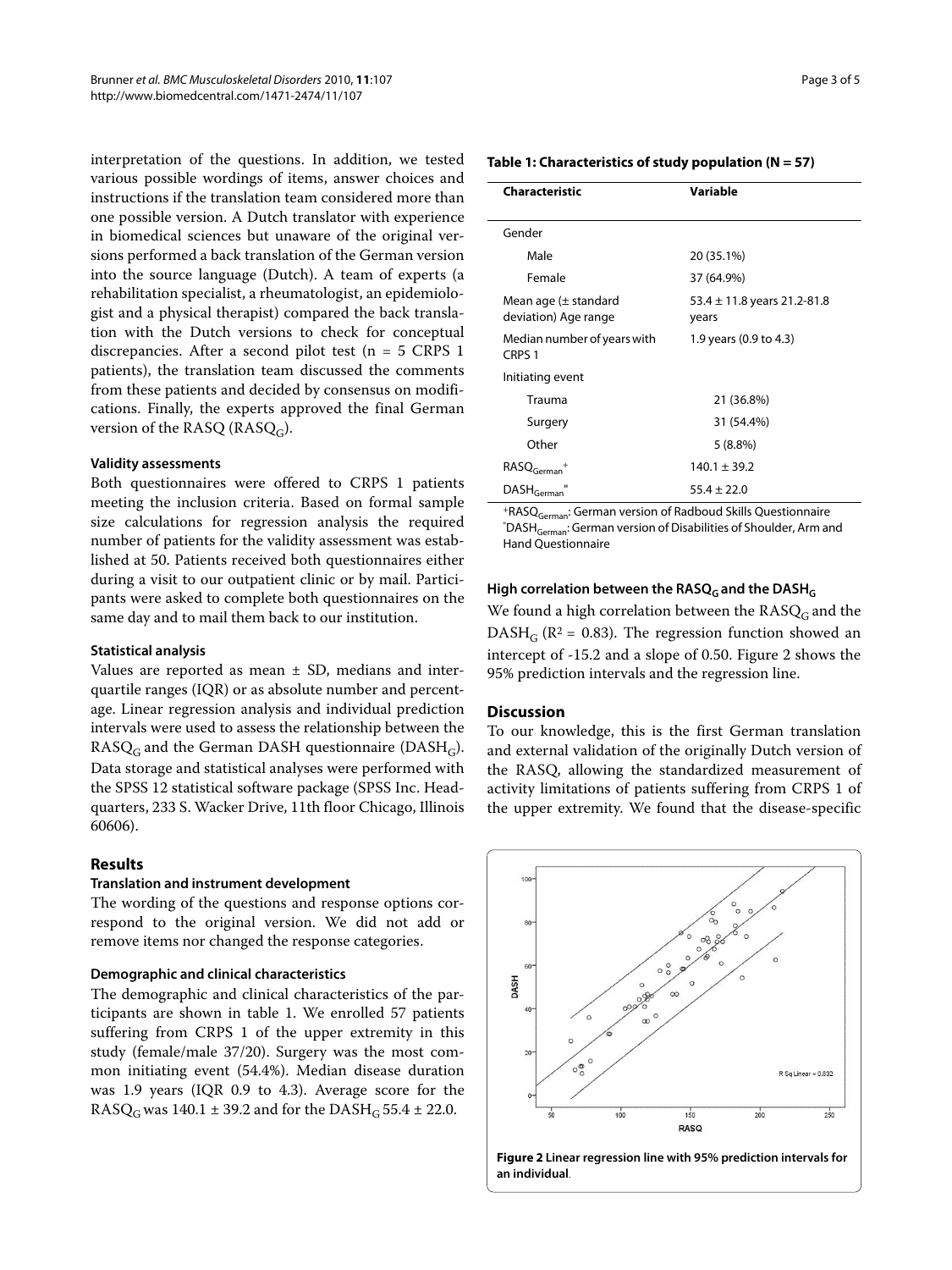German RASQ ( $RASQ_G$ ) had excellent correlation with the global German DASH ( $DASH_G$ ) questionnaire. Given its higher theoretical potential to detect changes in disability (responsiveness) the disease-specific RASQ arguably should be the instrument of choice when assessing patients with CRPS 1 of the upper extremity.

The translation process itself had no issues of concern, all forward and backward translations were consistent with each other and with the original version. We followed the rigorous translation method proposed by Wild et al. [[16\]](#page-4-8), which consisted of a forward and backward translation by professional translators, and by a consensus meeting between researchers. By applying this robust methodology we ensured that the content, integrity and essence of the RASQ items are maintained and expressed clearly and accurately from one language to another.

Our study has several limitations. First, since diagnosis of CRPS 1 is still a matter of debate our sample might not be representative for a larger CRPS 1 population. The diagnosis of CRPS 1 is based on clinical findings (including sensory, autonomic, motor and trophic changes) and the fulfilment of established diagnostic criteria [\[17](#page-4-9)]. We only included patients fulfilling the criteria established by the International Association for the Study of Pain (IASP) [[13\]](#page-4-5) in all participants. However, these IASP criteria have been criticized because they are symptom based and show a low specificity [[18\]](#page-4-10). Second, the RASQ is an instrument characterized by measuring functioning as perceived and recalled by the participants. In a study by Schasfoort et al. the authors showed that activity of the upper extremity measured by an upper limb activity monitor only had a weak or non-specific relationship with the RASQ and other similar instruments, including the DASH [[19\]](#page-4-11). This indicates that the actual activity potentially differs from measured perceived functioning in questionnaires. However, we do not think that this is an actual limitation of the study, since it has been shown that the correlation between impairment and disability is generally only weak to moderate [[20\]](#page-4-12).

This validated German version of the RASQ will help determine disability in patients suffering from CRPS 1 of the upper extremity in German speaking countries and is appropriate for clinical practice as well as research. In addition, it allows for a comparison of the results of studies from different countries. In particular, the German version of the RASQ allows us now to collect data for the Swiss CRPS 1 cohort study [\[21\]](#page-4-13) and to compare the results with those of our Dutch collaborator in the TREND consortium (Trauma RElated Neuronal Dysfunction, [http://www.trendconsortium.nl\)](http://www.trendconsortium.nl). Investigators in German-speaking countries now have the possibility to assess physical activity and limitations in daily living in patients with CRPS 1 of the upper extremity using the German RASQ. However, other psychometric qualities

such as reliability and responsiveness have to be studied in future projects [[22\]](#page-4-14).

# **Conclusions**

In conclusion, the assessment of disability is essential for the management of patients suffering from CRPS 1. Disability may negatively interact with performance levels and outcome measures, and therefore needs to be taken into consideration when caring for these patients. This validation of the RASQ demonstrates that this German version is a simple and valid instrument to assess and quantify disability of patients suffering from CRPS 1 of the upper extremity for clinical and research purposes.

#### **Competing interests**

The authors declare that they have no competing interests.

#### **Authors' contributions**

All authors participated in the study design. FB and LMB drafted the protocol and the manuscript. CH assisted in patient recruiting. RK and FB obtained funding. AGHK, RSGMP, JM and GR critically reviewed the protocol and the manuscript.

#### **Acknowledgements**

We are indebted to the Wolfermann-Nägeli Foundation and the Paul Schiller Foundation in Zurich, Switzerland for the generous financial support. Dr Bachmann's work (grants no. 3233B0-103182 and 3200B0-103183) was supported by the Swiss National Science Foundation. The author's would like to thank the TREND consortium for the collaboration.

#### **Author Details**

1Department of Physical Medicine and Rheumatology, Balgrist University Hospital, Zurich, Switzerland, 2Department Physiotherapy, Balgrist University Hospital, Zurich, Switzerland, 3Clinical Epidemiology and Medical Technology Assessment, University Hospital Maastricht, Maastricht, Netherlands, 4Department of Anaesthesiology, VU University Medical Center, Amsterdam, Netherlands, 5TREND (Trauma Related Neuronal Dysfunction) consortium http://www.trendconsortium.nl/home-en, 6Research Institute for Extramural Medicine (EMGO), VU University Medical Center, Amsterdam, Netherlands, 7Department of Neurology, Leiden University Medical Center, Netherlands, 8Department of General Practice, AMC University of Amsterdam, Meibergdreef 15, Amsterdam, Netherlands and 9Horten Centre for patient oriented research, University of Zurich, Zurich, Switzerland

#### Received: 30 July 2009 Accepted: 1 June 2010 Published: 1 June 2010

#### **References**

- <span id="page-3-0"></span>1. Bruehl S, Harden RN, Galer BS, Saltz S, Backonja M, Stanton-Hicks M: Complex regional pain syndrome: are there distinct subtypes and sequential stages of the syndrome? Pain 2002, 95(1-2):119-124.
- <span id="page-3-1"></span>2. Stanton-Hicks M, Janig W, Hassenbusch S, Haddox JD, Boas R, Wilson P: Reflex sympathetic dystrophy: changing concepts and taxonomy**.** Pain 1995, 63(1):127-133.
- <span id="page-3-2"></span>Veldman PH, Reynen HM, Arntz IE, Goris RJ: Signs and symptoms of reflex sympathetic dystrophy: prospective study of 829 patients**.** Lancet 1993, 342(8878):1012-1016.
- 4. Price DD, Long S, Huitt C: Sensory testing of pathophysiological mechanisms of pain in patients with reflex sympathetic dystrophy**[.](http://www.ncbi.nlm.nih.gov/entrez/query.fcgi?cmd=Retrieve&db=PubMed&dopt=Abstract&list_uids=1608643)** Pain 1992, 49(2):163-173.
- Davidoff G, Morey K, Amann M, Stamps J: Pain measurement in reflex sympathetic dystrophy syndrome**.** Pain 1988, 32(1):27-34.
- 6. Cronin KD, Kirsner RL, Fitzroy VP: Diagnosis of reflex sympathetic dysfunction. Use of the skin potential response**.** Anaesthesia 1982, 37(8):848-852.